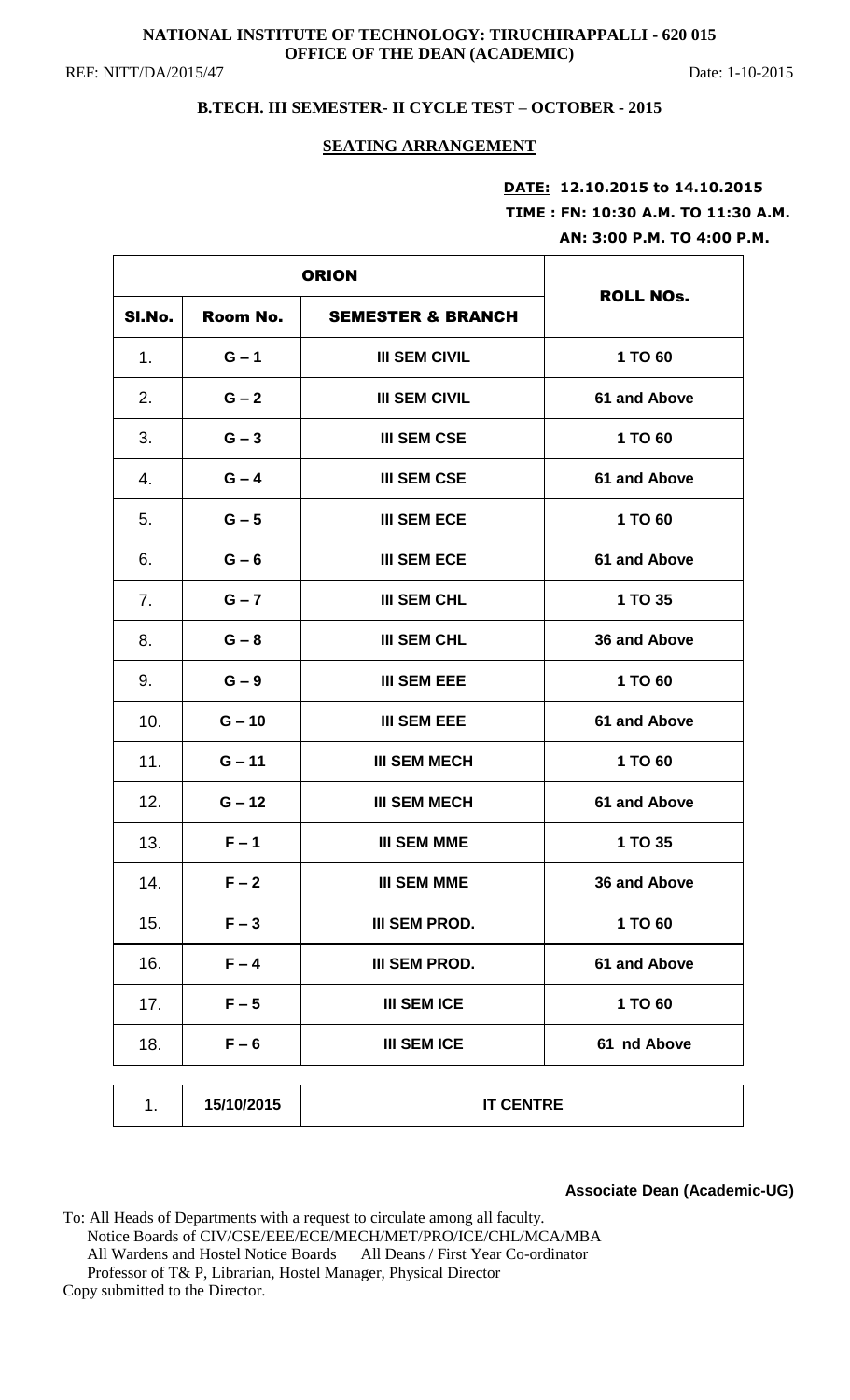# **NATIONAL INSTITUTE OF TECHNOLOGY: TIRUCHIRAPPALLI - 620 015 OFFICE OF THE DEAN (ACADEMIC)**

REF: NITT/DA/2015/47 Date: 1-10-2015

# **B.TECH. V SEMESTER- II CYCLE TEST – OCTOBER - 2015**

### **SEATING ARRANGEMENT**

# **DATE: 12.10.2015 to 14.10.2015 TIME : FN: 9:00 A.M. TO 10:00 A.M. AN: 1:30 P.M. TO 2:30 P.M.**

| <b>ORION</b>   |                               |                              |                  |
|----------------|-------------------------------|------------------------------|------------------|
| SI.No.         | Room No.                      | <b>SEMESTER &amp; BRANCH</b> | <b>ROLL NOS.</b> |
| 1 <sub>1</sub> | $G - 1$                       | <b>V SEM CIVIL</b>           | 1 TO 60          |
| 2.             | $G - 2$                       | <b>V SEM CIVIL</b>           | 61 and Above     |
| 3.             | $G - 3$                       | <b>V SEM CSE</b>             | 1 TO 60          |
| 4.             | $G - 4$                       | <b>V SEM CSE</b>             | 61 and Above     |
| 5.             | $G - 5$                       | <b>V SEM ECE</b>             | 1 TO 60          |
| 6.             | $G - 6$                       | <b>V SEM ECE</b>             | 61 and Above     |
| 7.             | $G - 7$                       | <b>V SEM CHL</b>             | 1 TO 35          |
| 8.             | $G - 8$                       | <b>V SEM CHL</b>             | 36 and Above     |
| 9.             | $G - 9$                       | <b>V SEM EEE</b>             | 1 TO 60          |
| 10.            | $G - 10$                      | <b>V SEM EEE</b>             | 61 and Above     |
| 11.            | $G - 11$                      | <b>V SEM MECH</b>            | 1 TO 60          |
| 12.            | $G - 12$                      | <b>V SEM MECH</b>            | 61 and Above     |
| 13.            | $F - 1$                       | <b>V SEM MME</b>             | 1 TO 35          |
| 14.            | $F - 2$                       | V SEM MME                    | 36 and Above     |
| 15.            | $F - 3$                       | <b>V SEM PROD.</b>           | 1 TO 60          |
| 16.            | $F - 4$                       | <b>V SEM PROD.</b>           | 61 and Above     |
| 17.            | $F - 5$                       | <b>V SEM ICE</b>             | 1 TO 60          |
| 18.            | $F - 6$                       | <b>V SEM ICE</b>             | 61 and Above     |
| 1.             | 15/10/2015<br>&<br>16/10/2015 | <b>IT CENTRE</b>             |                  |

**Associate Dean (Academic-UG)**

To: All Heads of Departments with a request to circulate among all faculty. Notice Boards of CIV/CSE/EEE/ECE/MECH/MET/PRO/ICE/CHL/MCA/MBA All Wardens and Hostel Notice Boards All Deans / First Year Co-ordinator Professor of T& P, Librarian, Hostel Manager, Physical Director

Copy submitted to the Director.